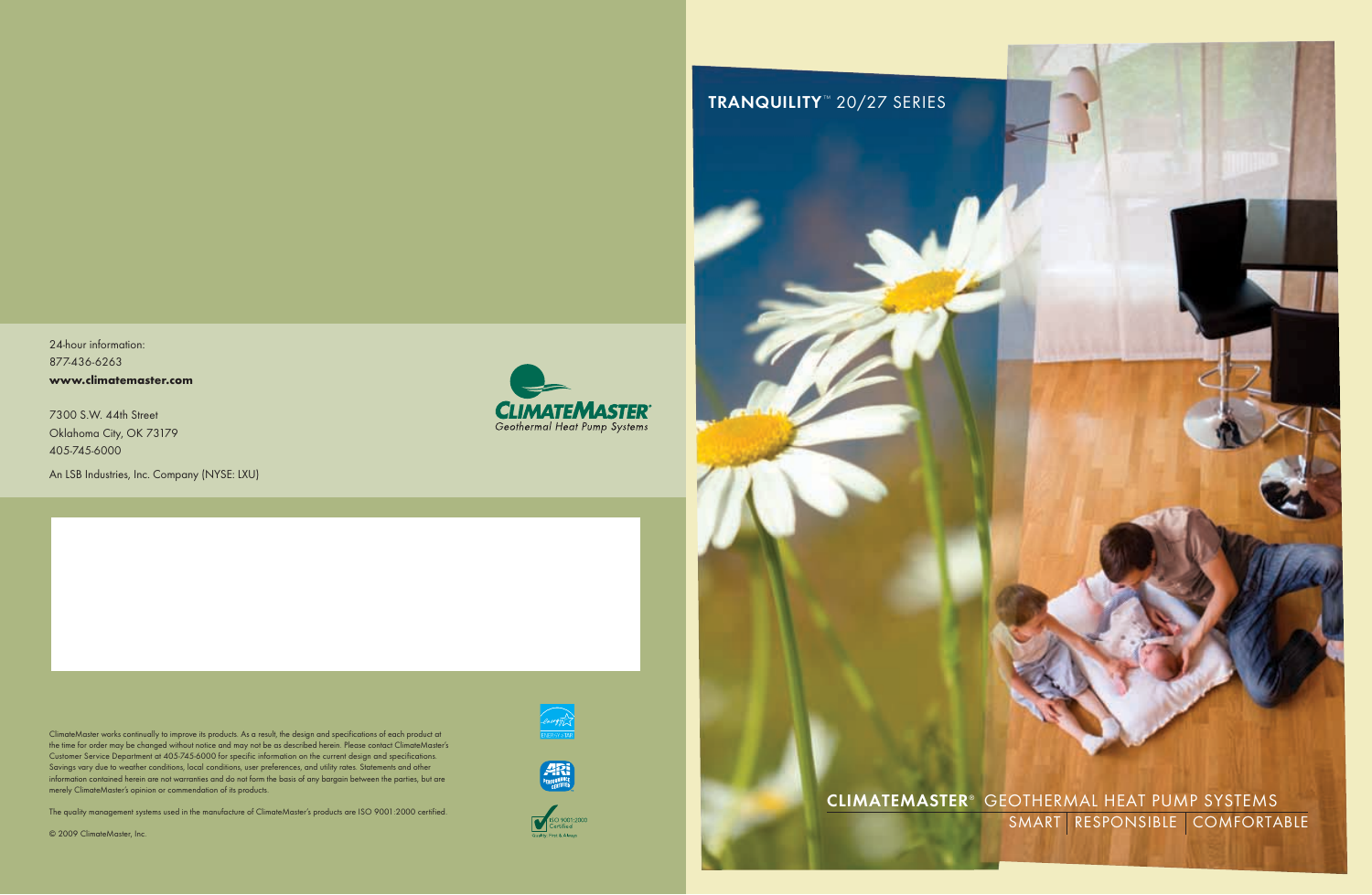Wherever you live, the temperature beneath your home remains constant regardless of the season. ClimateMaster® Geothermal Heat Pump Systems harness the stable under-



ground temperature to provide heating, cooling, and hot water at remarkably high efficiencies. So high, in fact, that energy use can be cut by up to 80%. As the world's

largest and most progressive leader in clean, renewable geothermal technology, ClimateMaster leads the way with its award-winning Tranquility Series geothermal heat pumps.

# NATURALLY CONTROL CLIMATE AND COST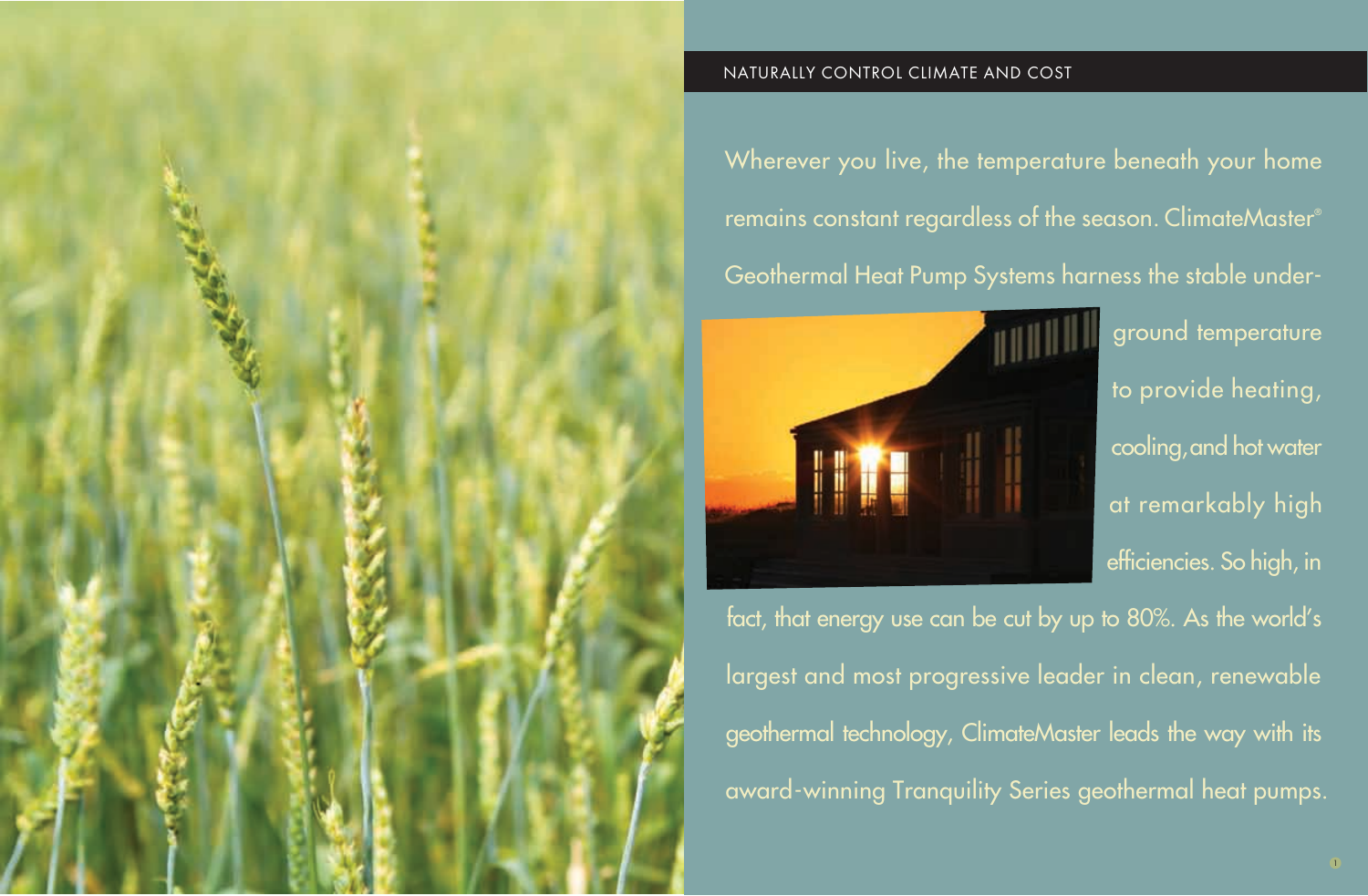Your geothermal loop is custom designed to fit your exact needs and available space.



### **Flexible to install.**

# HARNESS CLEAN, RENEWABLE ENERGY STORED IN THE EARTH



water is available, the sealed piping loop can be submerged under the surface.



Well Water Where groundwater is of adequate quantity and quality, well water can be directly used instead of the sealed piping loop.

**Nearly half the solar energy our planet receives is absorbed by the ground.**



As a result, below the surface the earth remains a constant moderate temperature year-round. This provides an ideal source for heating and cooling your home. Geothermal systems use a sealed underground piping loop filled with circulating water and an ultra high-efficiency Tranquility heat pump to exchange heat between your home and the earth.

**In the winter, the earth is your source of heat.**

Water circulating in the piping loop absorbs heat from the earth and carries it to the heat pump, where it is concentrated and sent as warm, comfortable air throughout your home.

**In the summer, the earth is your source of cooling.**

The heat pump absorbs heat from the air in your home and transfers it to water circulating in the piping loop where it is absorbed by the earth. This provides cool, dehumidified and comfortable air throughout your home.

**In all seasons, nearly free hot water is provided whenever the system is in use.**

*ClimateMaster systems work yearround, in all climates, providing heating, cooling and hot water.*





from 3 to 6 feet deep.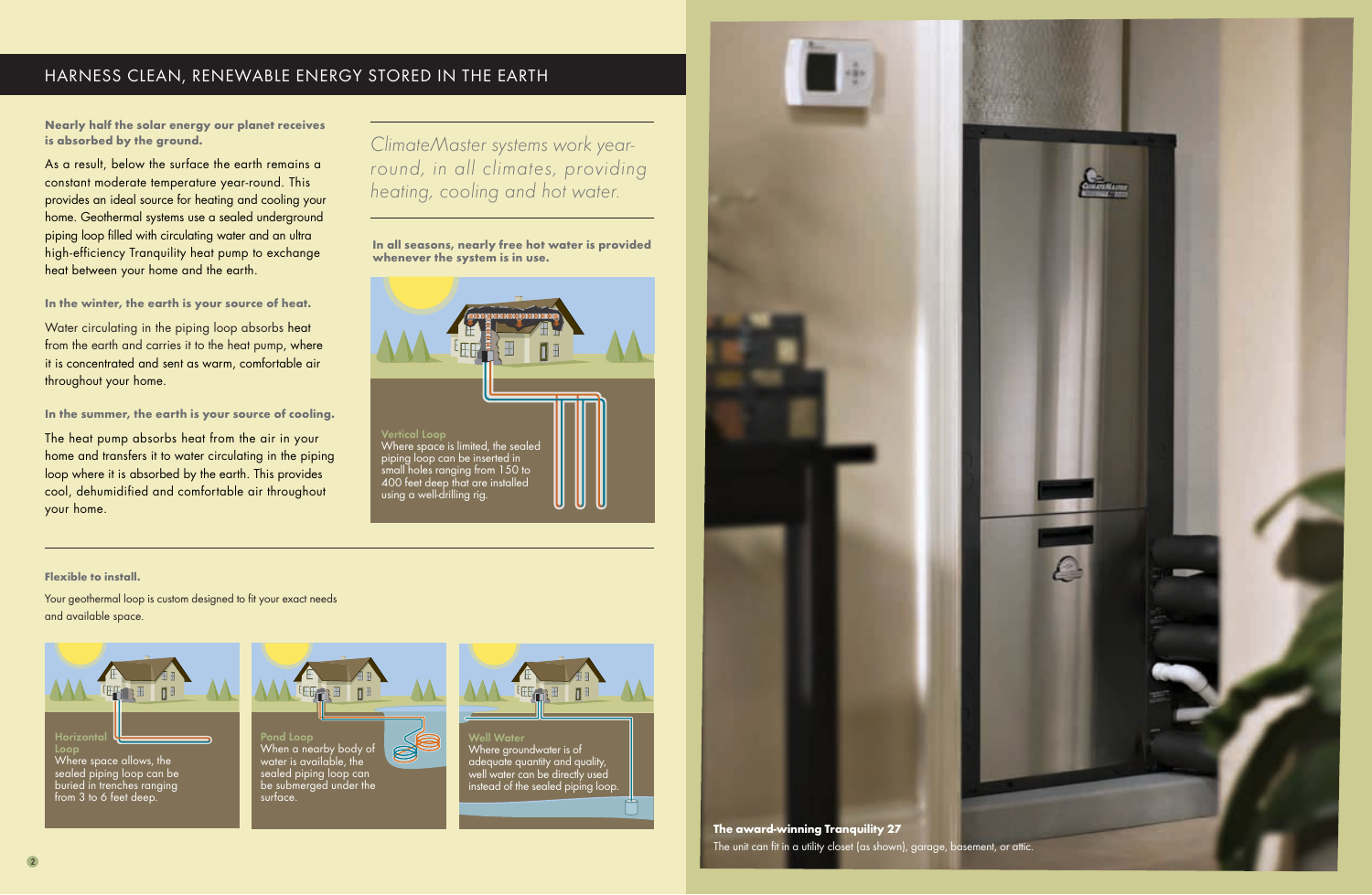### **Low Utility Bills.**

The Tranquility Series provides you the highest energy efficiency of any space conditioning system available. Efficiency equals savings, and geothermal heat pump systems substantially reduce operating costs over even the most efficient traditional systems.

## **Natural Savings.**

Over 70% of the total energy used in a typical home is for heating, cooling and water heating. With a geothermal heat pump system, up to 80% of this energy comes free directly from the earth.

## **More Ways to Save.**

A federal tax credit saves you 30% on the total cost when you install your geothermal heat pump system. Check with your state and local utilities to find out if other incentives are available in addition to the federal tax credit.

### **Leading Technology.**

Get the latest in geothermal heat pump technology. The Tranquility's advanced design includes two-stage operation and variable-speed fan. This provides higher efficiency, quiet operation and automatically adapts to provide the optimum comfort no matter what the weather is outside. The variablespeed blower motor helps even out hot or cold spots in your home and eliminates the air blasts you feel with traditional systems. The Tranquility assures you of blissful comfort, maximum efficiency and low utility bills.

### **Noise-Free Operation.**

To reduce noise, the Tranquility Series was designed and tested in our own certified sound lab, an industry exclusive. This series uses a double compressor isolation system that eliminates vibration and an acoustically lined cabinet. Also, unlike traditional systems, geothermal heat pumps have no noisy outdoor fans to disturb you or your neighbors.

#### **Long System Life.**

The Tranquility Series is designed for a long service life, assuring you of savings for many years to come. Exclusive electronic controls provide worry-free operation. Each unit is backed by a 10-year limited warranty. Underground pipe provided by ClimateMaster carries a 50-year limited warranty.

#### **Safety and Cleanliness.**

Geothermal systems use no flames to heat your home, so dangerous carbon monoxide and gas leaks are eliminated. The Tranquility Series uses foil-faced insulation and a stainless steel drain pan for easy cleaning.

#### Track Record.

Geothermal heat pumps are a reliable and proven technology that has been widely used for more than 30 years. Millions of geothermal heat pumps are in operation worldwide, keeping people comfortable in homes, schools, hospitals, military facilities and many other buildings.

## **ClimaDry**™ **Whole House Dehumidification.**

The ClimaDry option uses a patented technology to dehumidify your entire house, automatically adjusting the air temperature to avoid overcooling or overheating, providing your family maximum comfort.



## COST SAVINGS HOMEOWNER SATISFACTION ENVIRONMENTAL TRANQUILITY

### **Star Among Energy Stars.**

The environmental advantages of Energy Star qualified Tranquility heat pumps are clear. Up to 80% of energy supplied comes

directly from the Earth and is clean, free and renewable. This means geothermal heat pumps offer the lowest carbon footprint of any space conditioning technology. According to the U.S.



Environmental Protection Agency (EPA), geothermal systems are "the most energy-efficient, environmentally clean and cost-effective space conditioning systems available today."

### **Earth-Friendly.**

For an Earth-friendly system, the Tranquility Series uses EarthPure® Ozone Safe refrigerant. EarthPure® refrigerant is non-chlorine based and has zero ozone depletion potential.

### **Breathe Easier.**

The Tranquility Series delivers superior air filtration for improved indoor air quality. Compared to traditional fiberglass air filters, our filter removes up to nine times more dust, lasts three times longer and captures nearly 100% of pollen and spores.





Calculations are based upon current utility costs for a typical home in the U.S. Midwest.<br>Visit climatemaster.com to use our online energy calculator or contact a dealer for your detailed savings estimate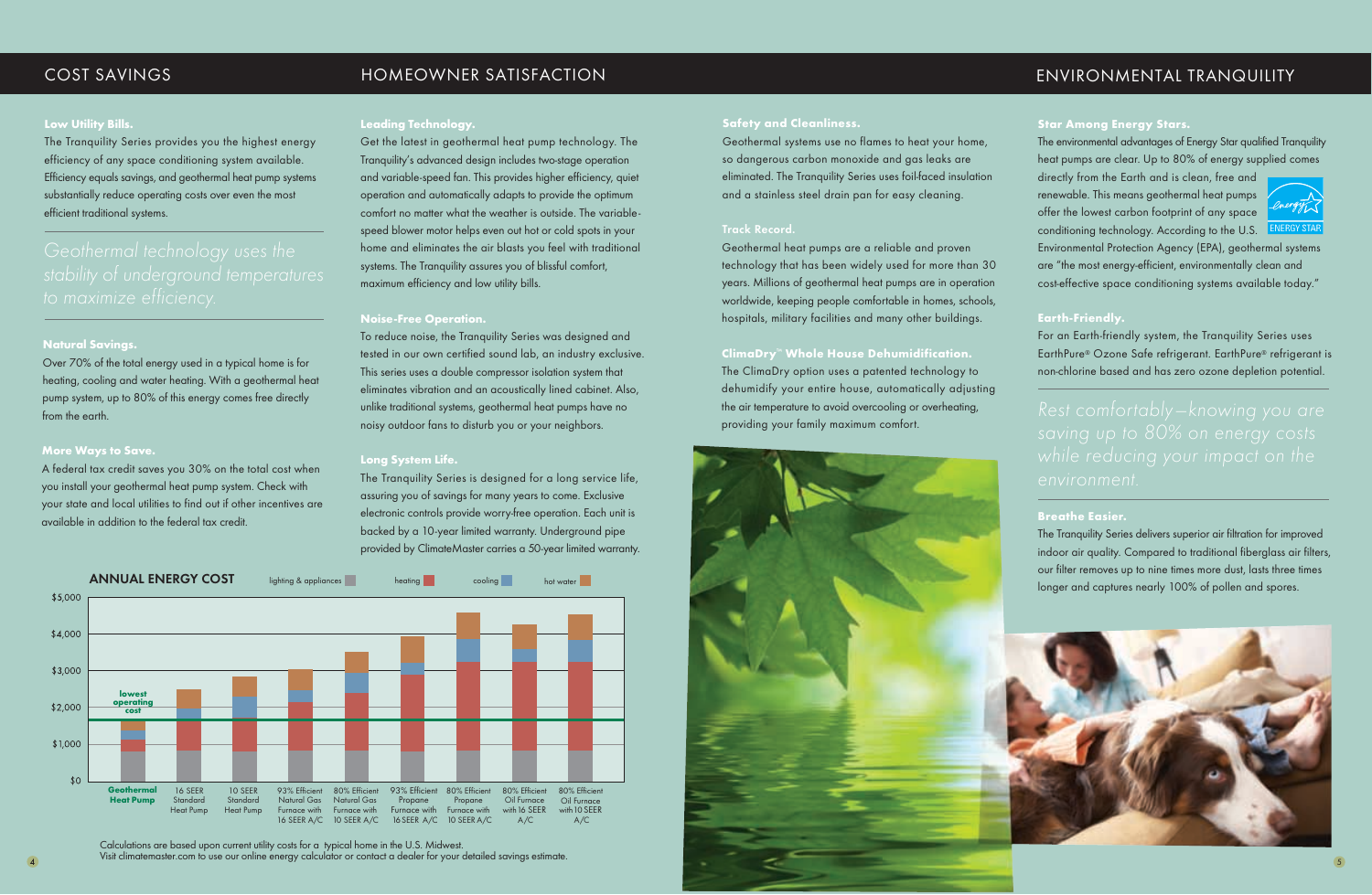# TRANQUILITY SERIES ADVANCED FEATURES STATES AND SYSTEM COMPARISONS



| EarthPure <sup>®</sup> HFC-410A Refrigerant                |
|------------------------------------------------------------|
| <b>Single-Stage Compressor</b>                             |
| <b>Two-Stage Compressor</b>                                |
| <b>Copper Water Coil</b>                                   |
| <b>Cupro-Nickel Water Coil</b>                             |
| Variable-Speed Fan Motor                                   |
| <b>Coated Air Coil</b>                                     |
| MERV 11 2"Air Filter                                       |
| <b>Hot Water Generator</b>                                 |
| <b>Bi-Directional Thermal Expansion Valve</b>              |
| Dual-Level Grommet & Spring Compressor Isolation           |
| <b>Downflow Configuration</b>                              |
| 3 Compressor Section Access Panels                         |
| 2 Airflow Section Panels                                   |
| Polyester Powder Coat Paint                                |
| Fault Identification & Reset at Thermostat                 |
| <b>Condensate Overflow Protection</b>                      |
| Microprocessor Controls                                    |
| Unit Performance Sentinel <sup>™</sup> Performance Monitor |
| ClimaDry <sup>™</sup> Whole House Dehumidification         |
| <b>Extended Labor Allowance and Service Warranty</b>       |
| Digital Multi-Stage Thermostat                             |
| Flow Controller Loop Pumping Module                        |
| Internal Auxiliary Electric Heat                           |

| <b>Tranquility 20</b><br>(TS) Series |                |               | <b>Tranquility 27</b><br>(TT) Series |                |               |  |
|--------------------------------------|----------------|---------------|--------------------------------------|----------------|---------------|--|
| Standard                             | Factory Option | Dealer Option | Standard                             | Factory Option | Dealer Option |  |
| $\bullet$                            |                |               | $\bullet$                            |                |               |  |
| $\bullet$                            |                |               |                                      |                |               |  |
|                                      |                |               | $\bullet$                            |                |               |  |
| $\bullet$                            |                |               | $\bullet$                            |                |               |  |
|                                      | $\bullet$      |               |                                      | $\bullet$      |               |  |
|                                      | $\bullet$      | $\bullet$     | $\bullet$                            |                |               |  |
| $\bullet$                            |                |               | $\bullet$                            |                |               |  |
| $\bullet$                            |                |               | $\bullet$                            |                |               |  |
|                                      | $\bullet$      |               |                                      | $\bullet$      |               |  |
| $\bullet$                            |                |               | $\bullet$                            |                |               |  |
| $\bullet$                            |                |               | $\bullet$                            |                |               |  |
|                                      | $\bullet$      |               |                                      | $\bullet$      |               |  |
| $\bullet$                            |                |               | $\bullet$                            |                |               |  |
| $\bullet$                            |                |               | $\bullet$                            |                |               |  |
| $\bullet$                            |                |               | $\bullet$                            |                |               |  |
| $\bullet$                            |                |               | $\bullet$                            |                |               |  |
| $\bullet$                            |                |               | $\bullet$                            |                |               |  |
| $\bullet$                            |                |               | $\bullet$                            |                |               |  |
| $\bullet$                            |                |               | $\bullet$                            |                |               |  |
|                                      | $\bullet$      |               |                                      | $\bullet$      |               |  |
|                                      | $\bullet$      | $\bullet$     |                                      | $\bullet$      | $\bullet$     |  |
|                                      |                | $\bullet$     |                                      |                | $\bullet$     |  |
|                                      |                | $\bullet$     |                                      |                | $\bullet$     |  |
|                                      |                | $\bullet$     |                                      |                | $\bullet$     |  |